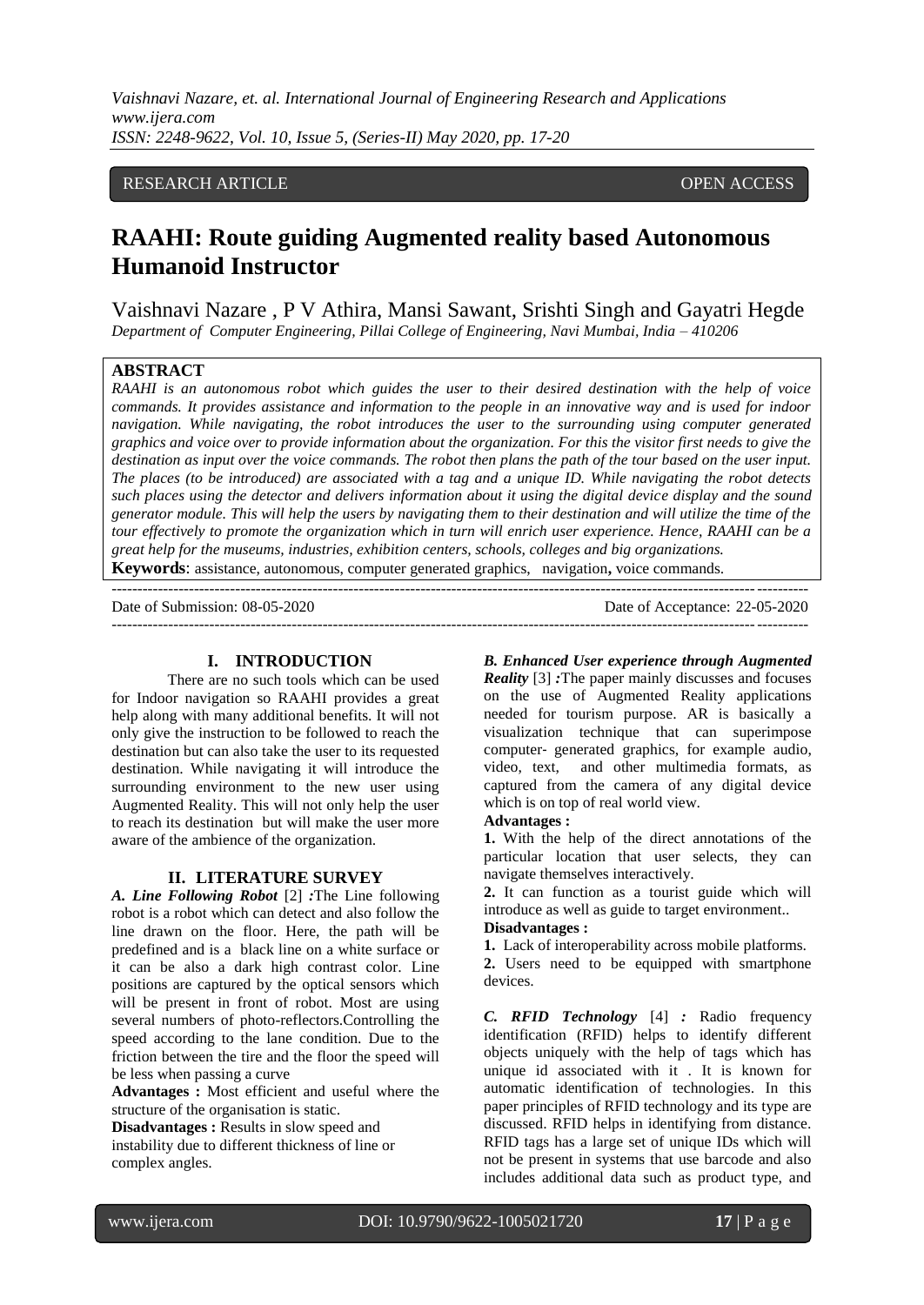measures environmental factors that includes temperature.

# **Advantages :**

**1.** Tags have the capability to read/write **2.** Line-of-sight is not required.

#### **Disadvantages :**

**1.** The cost of tags depends on their type used. **2.** Collision and loss of data can happen due to reading of several tags at a time.

*D. Voice Controlled Robot* [5] *:*The idea behind this project is how to control a device like an Arduino or ESP8266 by using voice commands. For developing this voice-generated project, the user's voice will be captured by android device which will transform it into a set of commands that will be sent to the device. An android powered smartphone will be used by user to give voice commands. These commands with the help of an app can be fetched which further converts the voice command into text. With the help of Bluetooth module the phone is connected to the microcontroller. The app will send necessary data to the microcontroller using Bluetooth of the phone, after the conversation of the voice command into text and then further

microcontroller receives the data using Bluetooth module. Then the robot will move forward, backward, left and right according to the command. **Advantages :** Arduino is controlled using Voice commands without using an external voice module. **Disadvantages** : Use of external speakers which is not required since mobile speakers can also be used.

## **III. PROPOSED WORK**

This robot helps in guiding the user to their desired destination with the help of voice commands. It provides assistance and information to the people in an innovative way and is used for indoor navigation. While navigating, the robot introduces the user to the surrounding using computer generated graphics and voice over to provide information about the organization. The robot plans the path of the tour based on the user input. The places are associated with a tag and a unique ID.

## **3.1 Architecture of System**

The architecture of system is given in the below Fig. 1. Description of each block is given in the section.



**Fig. 1** System architecture

*A. Input Block Description:* For capturing the user's voice, an android app is used which will convert it into set of commands that further is sent to the device. The Users can interact with android app by giving voice commands which will be listened by the app to give response. After, the voice commands is translated by app to understandable form for the IoT device .

*B. Path Planning Module:* Here this module helps in determining the route from one location to another in form of coordinates. Path Planning module here will be used find the best path from the current location of the robot to the destination it needs to be. The algorithm used for calculating a shortest path for [graphs](https://brilliant.org/wiki/graphs/) is Floyd-Warshall.. Shortest distances between each pair of vertices in the input graph is computed. It is done by comparing all possible paths with the help of graph between every pair of vertices and that too with  $O(V^3)$  comparisons in a graph.

Firstly, matrix  $M$  of  $|V|$  x  $|V|$  is created, that describes the distance between vertices:

For each cell (j,k) in M:

$$
\begin{aligned} \text{if } \text{j} &= \text{k:} \\ \text{M[j][k]} &= 0 \end{aligned}
$$

if  $(j,k)$  is an edge in E: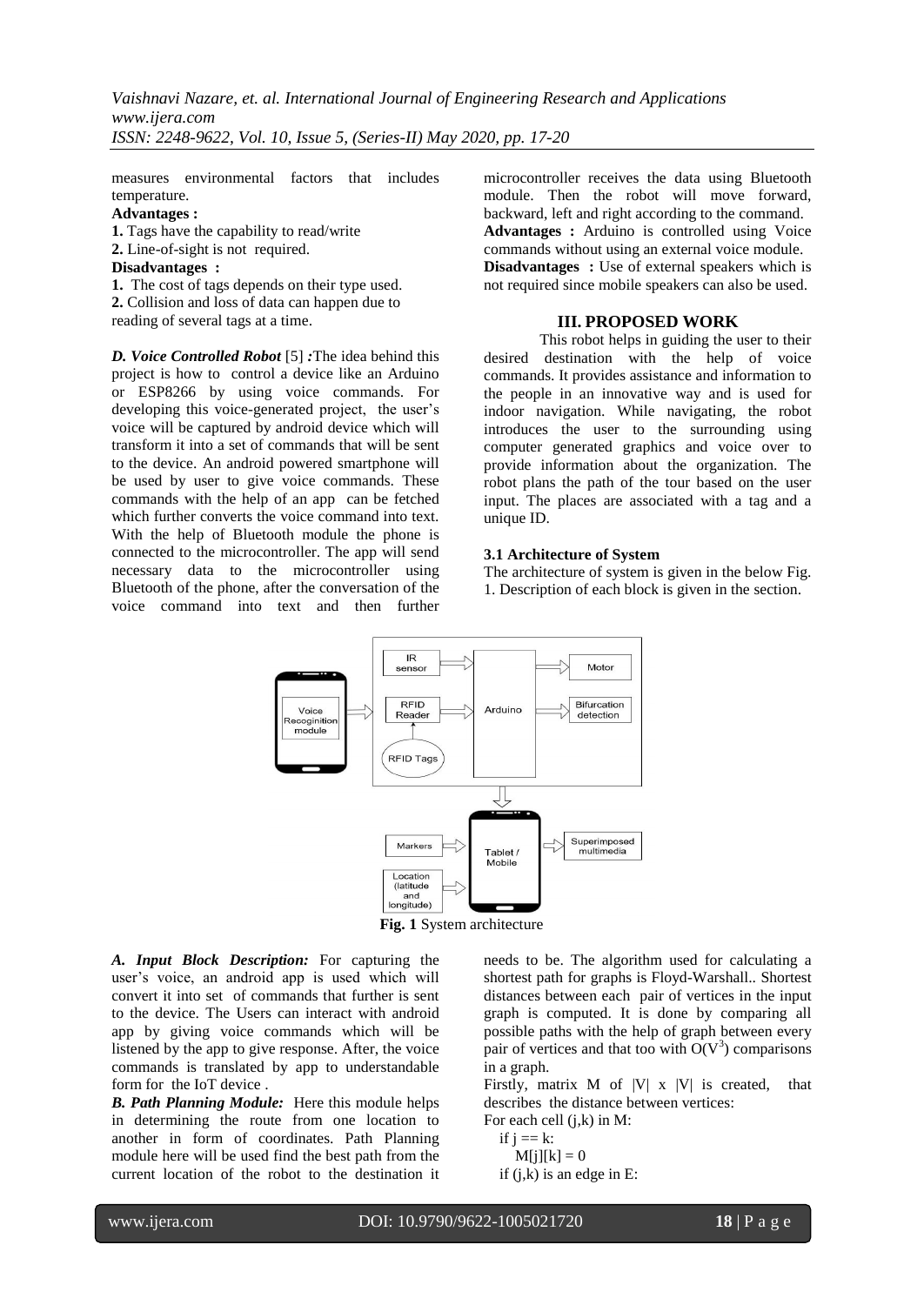*Vaishnavi Nazare, et. al. International Journal of Engineering Research and Applications www.ijera.com ISSN: 2248-9622, Vol. 10, Issue 5, (Series-II) May 2020, pp. 17-20*

 $M[i][k] = weight(i, k)$  else:  $M[i][k] =$  infinity for 1 from 1 to  $|V|$ : for j from 1 to |V|: for k from 1 to |V|: if  $M[i][k] > M[i][l] + M[1][k]$ :  $M[j][k] = M[j][l] + M[1][k]$ 

The line following robot follows the lines drawn on the floor. This path would be a black line on a white surface or vice-versa. The basic operations of the line following are :

• The line sensing process requires high resolution and also robustness. After processing the data coming from the sensors part, the microcontroller will send instructions to driver. Voltage then will be given to motors according to the inputs provided.

*C. Output Block Description:* Augmented reality is used for an overlay of computer generated graphics, text and also three dimensional models and this will<br>be over real video stream. Here the virtual over real video stream. Here the virtual information will be embedded into real world, which further augments the real scene with additional informations. It is proved to be useful in the case of several tourist. The camera of the AR system will be mounted on the robot's gripper so as to generate a virtual imitated scene for the following view.

# **IV. WORKING SNAPSHOTS**



**Fig 2. Augmented Reality**



**Fig 3. Working prototype**

### **ACKNOWLEDGMENT**

We remain immensely obliged to our project guide Prof. Gayatri Hegde, for her valuable guidance, patience, keen interest, constant encouragement and for her valuable support. We would like to thank Dr. Sharvari Govilkar, Head, Department of Computer Engineering for her valuable support. We would also like to thank Dr. Sandeep M. Joshi, Principal for his valuable support and for providing an outstanding academic environment. We would like to thank all staff members of the department of Computer and Information Technology for their guidance and

support. Last but not the least we would also like to acknowledge the important role of our family members and also our friends who has been an inspiration during the project work.. We would like to say that it has indeed been a great experience of working on this project.

#### **REFERENCES**

[1]. How Augmented Reality (AR) is Changing the Travel & Tourism Industry. [online] Available at: https://towardsdatascience.com/howaugmented-reality-ar-is-changing-the-travel-